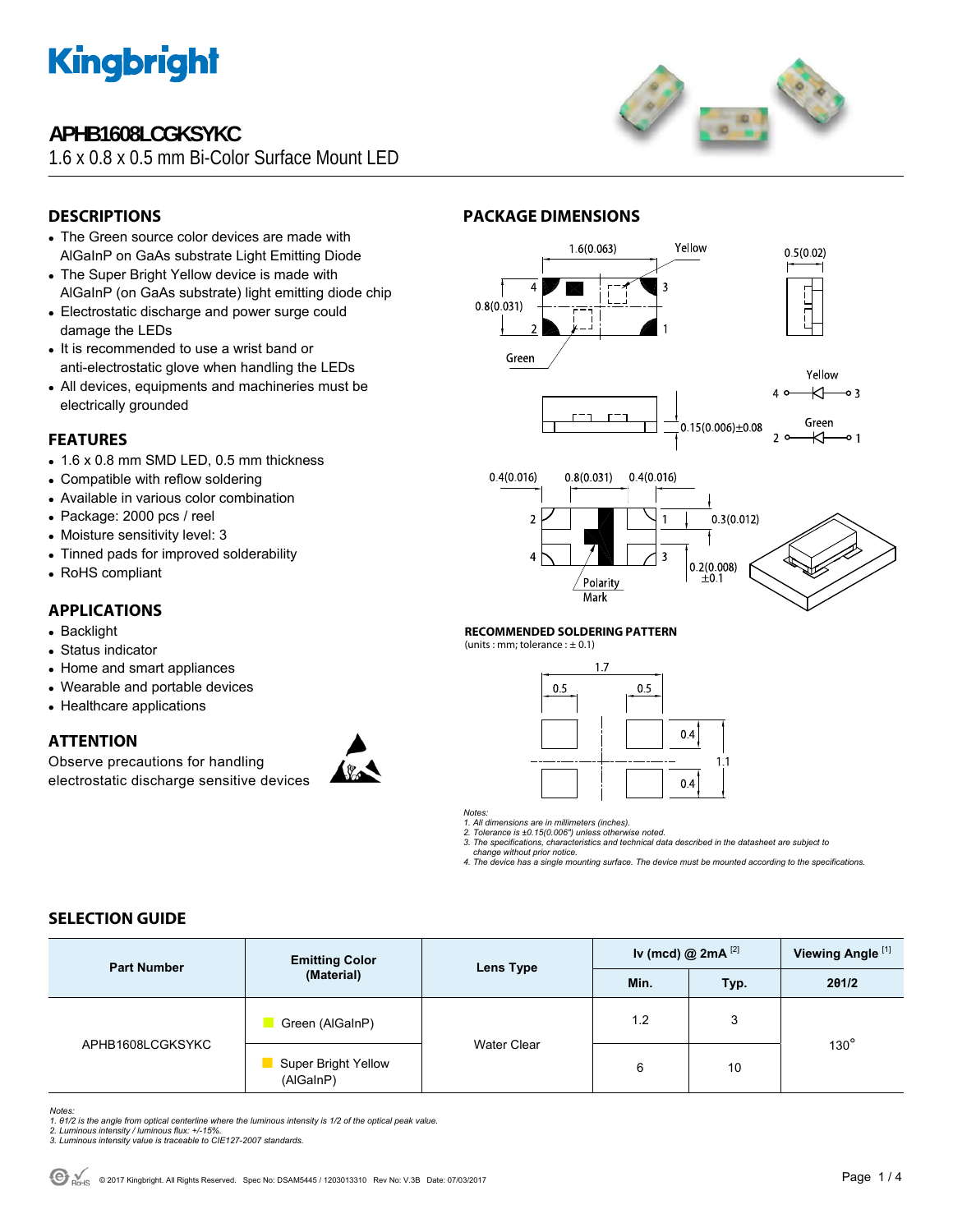# **Kingbright**

## **ELECTRICAL / OPTICAL CHARACTERISTICS at TA=25°C**

| <b>Parameter</b>                                                                             | Symbol                                  | <b>Emitting Color</b>               | Value      |                  |            |                       |
|----------------------------------------------------------------------------------------------|-----------------------------------------|-------------------------------------|------------|------------------|------------|-----------------------|
|                                                                                              |                                         |                                     | Min.       | Typ.             | Max.       | <b>Unit</b>           |
| Wavelength at Peak Emission $I_F$ = 2mA                                                      | $\Lambda_{\rm peak}$                    | Green<br>Super Bright Yellow        |            | 574<br>590       |            | nm                    |
| Dominant Wavelength $I_F = 2mA$                                                              | $\lambda_{\text{dom}}$ [1]              | Green<br><b>Super Bright Yellow</b> |            | 570<br>590       |            | nm                    |
| Spectral Bandwidth at 50% Φ REL MAX<br>$I_F = 2mA$                                           | Δλ                                      | Green<br>Super Bright Yellow        |            | 20<br>20         |            | nm                    |
| Capacitance                                                                                  | C                                       | Green<br>Super Bright Yellow        |            | 15<br>20         |            | pF                    |
| Forward Voltage $I_F$ = 2mA                                                                  | $V_F$ <sup>[2]</sup>                    | Green<br><b>Super Bright Yellow</b> | 1.5<br>1.5 | 1.9<br>1.85      | 2.1<br>2.1 | $\vee$                |
| Reverse Current ( $V_R$ = 5V)                                                                | $I_R$                                   | Green<br>Super Bright Yellow        |            |                  | 10<br>10   | uA                    |
| Temperature Coefficient of $\lambda_{\text{peak}}$<br>$I_F$ = 2mA, -10°C $\leq T \leq 85$ °C | $TC_{\lambda peak}$                     | Green<br>Super Bright Yellow        |            | 0.12<br>0.12     |            | $nm$ <sup>o</sup> $C$ |
| Temperature Coefficient of $\lambda_{\text{dom}}$<br>$I_F = 2mA$ , -10°C $\le T \le 85$ °C   | $TC$ <sub><math>\lambda</math>dom</sub> | Green<br>Super Bright Yellow        |            | 0.07<br>0.08     |            | $nm$ /°C              |
| Temperature Coefficient of $V_F$<br>$I_F$ = 2mA, -10°C $\leq T \leq 85$ °C                   | $TC_V$                                  | Green<br><b>Super Bright Yellow</b> |            | $-1.9$<br>$-1.9$ |            | $mV$ <sup>o</sup> $C$ |

*Notes:* 

1. The dominant wavelength (λd) above is the setup value of the sorting machine. (Tolerance λd : ±1nm. )<br>2. Forward voltage: ±0.1V.<br>3. Wavelength value is traceable to CIE127-2007 standards.<br>4. Excess driving current and

### **ABSOLUTE MAXIMUM RATINGS at T<sub>A</sub>=25°C**

|                                              |                         | Value          |                            |             |  |
|----------------------------------------------|-------------------------|----------------|----------------------------|-------------|--|
| <b>Parameter</b>                             | Symbol                  | Green          | <b>Super Bright Yellow</b> | <b>Unit</b> |  |
| Power Dissipation                            | $P_D$                   | 75             | 75                         | mW          |  |
| Reverse Voltage                              | $V_{R}$                 | 5              | 5                          | v           |  |
| Junction Temperature                         | $T_i$                   | 115            | 115                        | $^{\circ}C$ |  |
| <b>Operating Temperature</b>                 | $T_{op}$                | $-40$ to $+85$ | $^{\circ}C$                |             |  |
| Storage Temperature                          | $T_{\text{stg}}$        | $-40$ to $+85$ | $^{\circ}C$                |             |  |
| DC Forward Current                           | IF.                     | 30<br>30       |                            | mA          |  |
| <b>Peak Forward Current</b>                  | $I_{FM}$ <sup>[1]</sup> | 150<br>175     |                            | mA          |  |
| Electrostatic Discharge Threshold (HBM)      |                         | 3000           | 3000                       | v           |  |
| Thermal Resistance (Junction / Ambient)      | $R_{th}$ ja $^{[2]}$    | 380<br>590     |                            | °C/W        |  |
| Thermal Resistance (Junction / Solder point) | $R_{th}$ JS $^{[2]}$    | 265            | 505                        | °C/W        |  |

*Notes:* 

1. 1/10 Duty Cycle, 0.1ms Pulse Width.<br>2. R<sub>th Ju</sub> ,R<sub>h JS</sub> Results from mounting on PC board FR4 (pad size ≥ 16 mm² per pad).<br>3. Relative humidity levels maintained between 40% and 60% in production area are recommended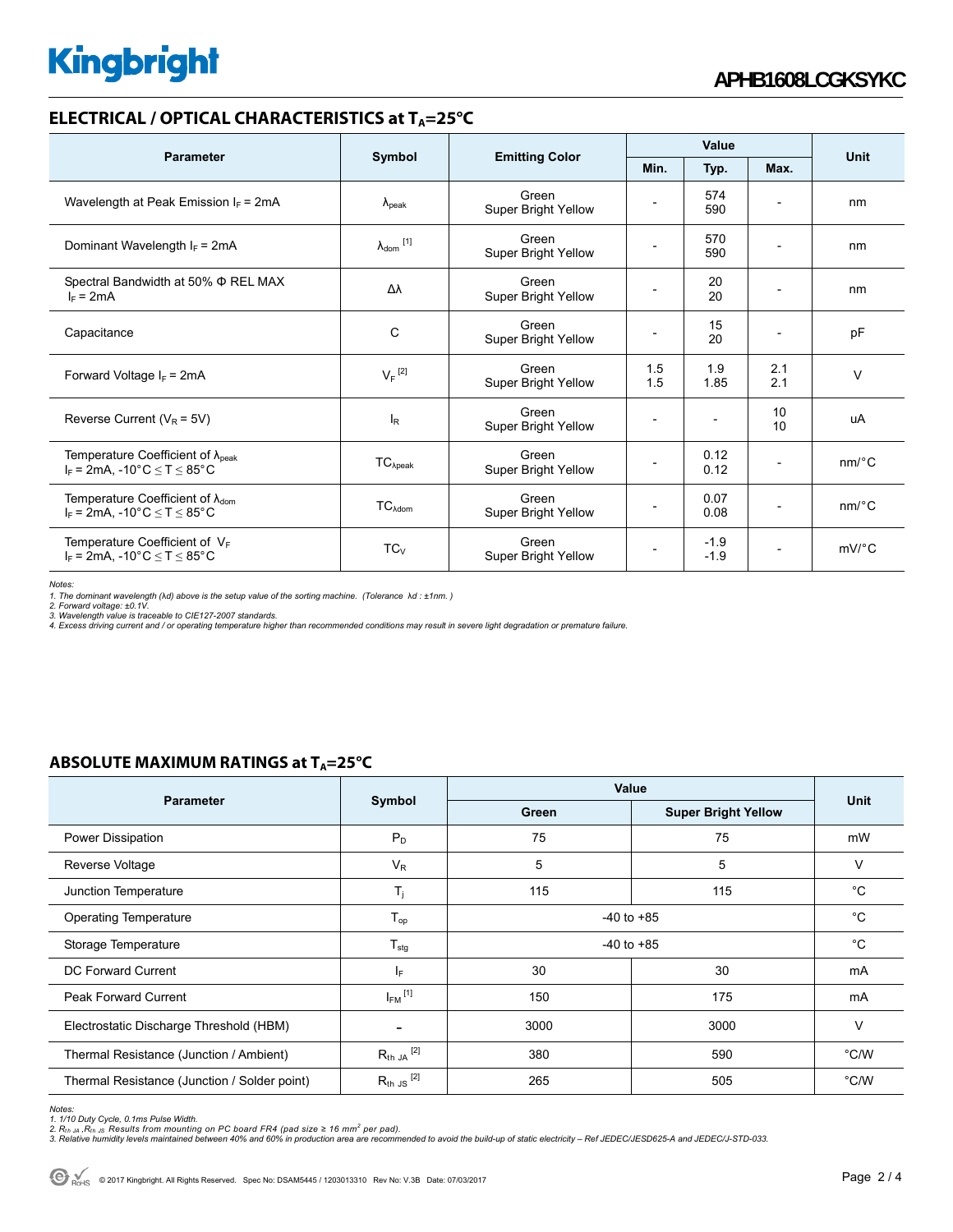# **Kingbright**

### **TECHNICAL DATA**



### **SPATIAL DISTRIBUTION**



**GREEN**